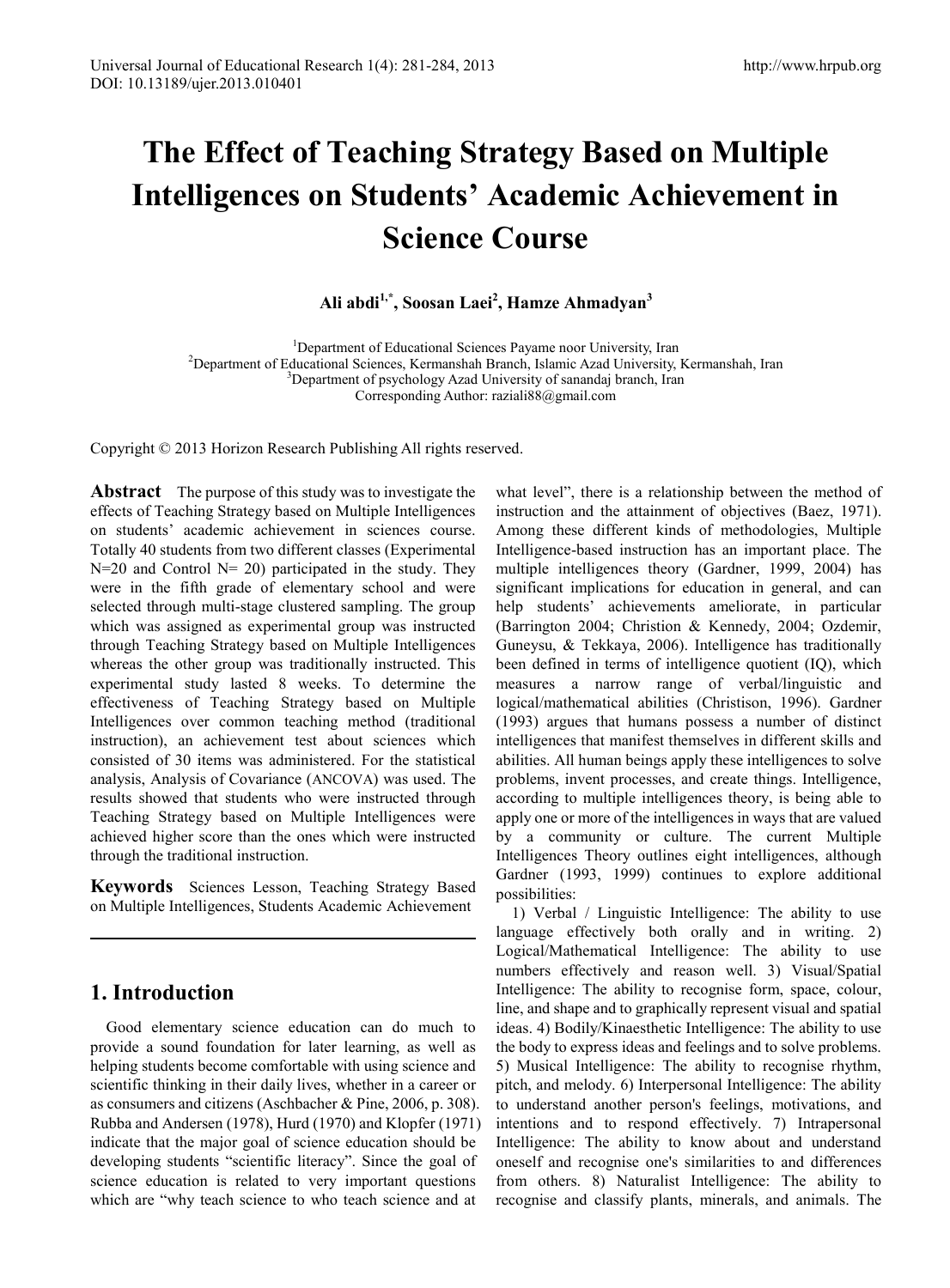theory of multiple intelligences offers eight ways of teaching and learning styles. In this regard, armed with the knowledge and application of the multiple intelligences, teachers can ensure they provide enough variety in the activities they use so that as much of their pupils' learning potential can be tapped as possible (Bas, 2008). Shore (2004) suggests, MI has united educators who need to provide educational experiences that are relevant to diverse learners. Multiple Intelligences helps educators support every learner by celebrating the kids who draw well, run fast, sing loud, socialize a lot, have a keen sense of self awareness, as well as those kids who just like collecting bugs (Whitaker, 2002). In the context of education and student achievement, Multiple Intelligence is especially powerful because it helps parents and teachers understand education holistically. Gardner (1994) says Multiple Intelligences persuades parents and teachers to examine their own ideas and assumptions about achievement and consider various teaching approaches. This suggestion provides a powerful lens to analyze multiple intelligences in the context of elementary student performance. Several studies (Campbell & Campbell, 1999; Kornhaber, Fierros, & Veenema, 2004), suggest multiple intelligence-based instruction increases student achievement. Ozdemir, Guneysu, and Tekkaya (2006), summarize a quantitative research project developed to investigate the difference between traditional, that is, direct-instruction facilitated by a teacher, and m science instruction on fourth grade students' understanding in science. The authors suggest that multiple intelligences serves as a "framework" that helps teachers "make decisions about ways to structure teaching and learning experiences for students" (p. 74). Specifically, multiple intelligence-based science instruction challenges students to develop meaningful understandings of the world around them and create connections between their lives and interests. Furthermore, multiple intelligences helps educators foster and cater to students' individual learning needs and preferences and links the classroom with the broader community. Most importantly, multiple intelligence-based instruction is a holistic and inclusive instructional model that helps educators create cross-curricular links and integrate different learning styles and abilities. So, the purpose of this study is to examine the effects of teaching Strategy based on Multiple Intelligences on Students' academic Achievement in Science Course as a school subject. This study, seeks the answer to the following question: Is teaching science with Strategy based on Multiple Intelligences on Students' academic Achievement in Science Course more effective than traditional science teaching methods?

## **2. Method**

This research was a quasi-experimental study with non-equivalent groups, which includes pre and post-test design with the control group. Two classrooms of 5th graders

from yazdan bakhtiari Elementary School, Kermanshah, Iran formed the subjects of the study. The study was conducted with 20 experimental and 20 control group students. Both classes were taught by the same science teacher and both received identical syllabus-prescribed learning content. Academic Achievement Test was given to both groups as pre-test and post-test. The test included 30 multiple-choice items to measure the students' academic achievement. Each question had one correct answer and three 'distracters'. This was a teacher made test and it has been based on the table of specification. This table was organized for 3 chapters of the course "sciences education". The content validity of the study was examined by two sciences teachers, one researcher and one university professor. The internal consistency reliability (Cronbach's alpha) of this test was found to be 0.81. The teacher was trained about the implementation of the multiple intelligences based instruction and the profiles of intelligences before the treatment. Student in the experimental group were instructed with multiple intelligences theory. Lesson plans about sciences education were planned in the light of this strategy. In 8 weeks, the experiment group was given various strategies for multiple intelligences in the teaching session Students carried out all the activities prepared in the light of eight multiple intelligence types in their learning environment. In the control group, a teacher directed strategy representing the traditional approach was used. The teacher lectured while standing in the front of the classroom, wrote on the blackboard, asked students questions about the assigned reading or handouts, waited while students finished their written work and gave daily homework to the students. Most of the time, the teacher presented the topic and the students listened and answered the questions that the teacher asked. The students carried out some activities given in their science textbook. The academic achievement was administrated to both groups in a single session as a pre-test. 8 weeks later, each of the groups was administrated the academic achievement tests given as a post-test. A one-way ANCOVA was conducted to analyze the data by the SPSS version 16.

## **3. Research Findings**

Hypothesis: There will be no significant difference in the means score of students taught sciences education using multiple intelligence teaching strategy and those taught using conventional approach.

Table 1 presents means, standard deviations and Std. Error Means of each group on the pre-test and post-test scores.

Table 1 indicates that experimental group performed better than the control group as shown by the values of means and standard deviations but one cannot say whether these differences observed is significant or not**.**

In order to investigate a research hypothesis, on ANCOVA analysis was applied.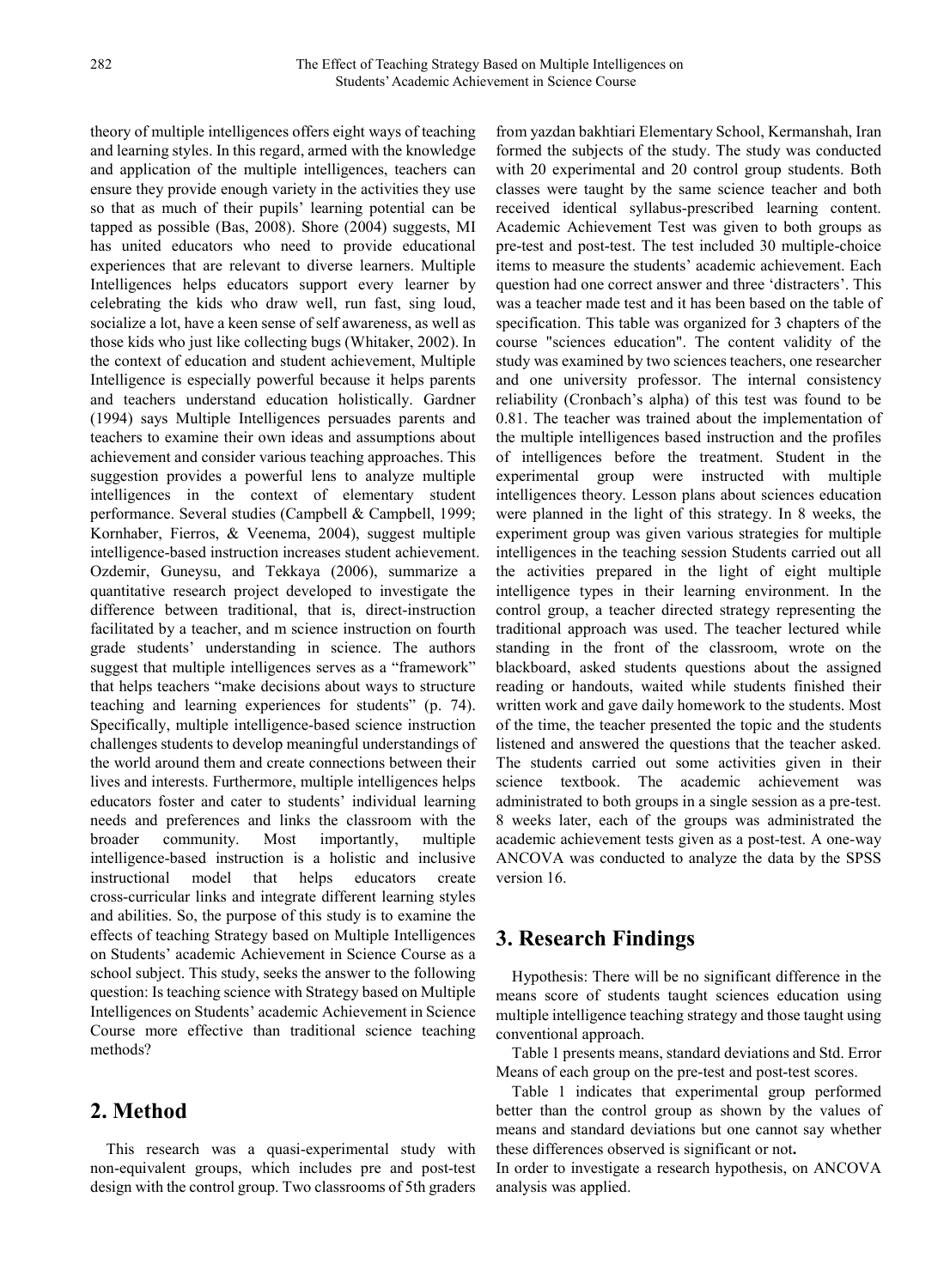**Table 1.** Means, Standard Deviations and Std. Error Mean of the Experimental and Control Groups for Pretests and posttest scores in academic achievement test

| variable  | group        | N  | Mean  | Std.<br>Deviatio<br>n | Std. Error<br>Mean |
|-----------|--------------|----|-------|-----------------------|--------------------|
| Pre-test  | experimental | 20 | 8.15  | 2.739                 | .612               |
|           | control      | 20 | 8.75  | 3.177                 | .710               |
| Post-test | experimental | 20 | 24.60 | 4.147                 | .927               |
|           | control      | 20 | 17.55 | 4.110                 | .919               |

In the table 2 data on ANCOVA analysis for the differences in post-test scores between experimental and control groups in academic achievement test has been shown.

**Table 2.** ANCOVA analysis for the differences in post-test mean scores between experimental and control groups in academic achievement test

| Source | Sum of    | df | Mean    | F     | Sig. |
|--------|-----------|----|---------|-------|------|
|        | Squares   |    | Square  |       |      |
| pre    | 8.056     |    | 8.056   | .540  | .467 |
| Group  | 104.025   |    | 104.025 | 6.969 | .012 |
| Error  | 537.371   | 36 | 14.927  |       |      |
| Total  | 18911.000 | 40 |         |       |      |

Table 2 indicates that the (F) value was (6.969) and it was significant value at the level (.012). This means that there is a significant difference in the means score of students taught sciences education using multiple intelligence teaching strategy and those taught using conventional approach.

### **4. Conclusion**

Based on the findings obtained in the study, it can be said that there is a significant difference between the achievement levels of the students who have been educated by teaching Strategy based on Multiple Intelligences and the students who have been educated by the traditional teaching methods. The students who have been educated by Strategy based on Multiple Intelligences have become more successful than the students who have been educated by the traditional teaching methods. The result of the present study are in line with other researchers such as Harriman (2010), Bellflower ( 2008), Douglas , Burton , Durham.(2008), Cooper (2008), Johnson (2007), Mussen(2007), Koksal & Yel(2007), Ozdemir, Guneysu, & Tekkaya, (2006), Ozdener & Ozcoban (2004). When students are offered a variety of learning experiences they become actively engaged and invested in their individual learning process. Furthermore, students will participate more frequently and retain more knowledge because they understand the material in a more complex way (Emig, 1997). Teele (1996) parallels this idea saying: "intrinsic motivation, positive self-image, and a sense of responsibility develop when student become stakeholders in the educational process and accept responsibility for their own actions" (p. 72). When students understand and apply

their personal intelligences, they become more connected to their learning and invested in their education. Multiple Intelligence-based instruction helps educators engage students through their natural curiosity, monopolize on teachable moments, and increase student participation through their own excitement. Goodnough (2001) states: "if students become engaged in the learning of science and develop positive attitudes toward science, there is a greater probability that they will develop high levels of scientific literacy". Educators on a global level should be exposed to literature documenting the incredible effects of MI and inspired to utilize this innovative instruction in their classrooms. Furthermore, teachers should be educated in ways to infuse their curriculum with a multiple intelligence framework to help create more authentic, engaging learning experiences for students.

### **REFRENCES**

- [1] Aschbacher, P., & Pine, J. (2006). Students' learning of inquiry in the 'inquiry' curricula. *Phi Delta Kappan, 88*(2), 308-313.
- [2] Baez, A. (1971). "Aims, Contents and Methodology of Science Teaching", in Science and Education in Developing States, edited by Gillon, H., Draeger Publishers, New York.
- [3] Barrington, B. (2004). Teaching to student diversity in higher education: how multiple intelligences theory can help. *Teaching in Higher Education, 9*(4), 422.
- [4] Bas, G. (2008). Integrating multiple intelligences in ESL/EFL classrooms. *The Internet TESL Journal, 14*(5).
- [5] Bellflower, J. B. (2008). *A case study on the perceived benefits of Multiple Intelligence instruction: Examining its impact on student learning*.Unpublished doctoral dissertation, Fielding Graduate University, USA
- [6] Campbell, L., & Campbell, B. (1999). *Multiple intelligences and student achievement : Success stories from six schools*. Alexandria, VA.: Association for Supervision and Curriculum Development.
- [7] Christion, M. A., & Kennedy, D. (2004). Multiple intelligences. *TESOL Journal*, *6*(1), 10-14.
- [8] Christison, M. A. (1996). Teaching and learning language through multiple intelligences. *TESOL Journal*, 10-14.
- [9] Cooper .F.(2008) *An examination of the impact of Multiple Intelligences and metacognition on the achievement of mathematics student.* Capella University*.*
- [10] Douglas O., Burton K., smith and Durham.(2008). The Effects of Multiple Intelligence Teaching Strategy on the Academic Achievement of English Grade Math Studen*t, Journal of Instructional Psychology,vol.35,no.2,pp:182-187 Education, 44, 288−293.*
- [11] Emig, V. B. (1997). A Multiple Intelligences inventory. *Educational Leadership, 55 (1), 47-50.*
- [12] Gardner, H. (1993). *Frames of mind: The theory of multiple*